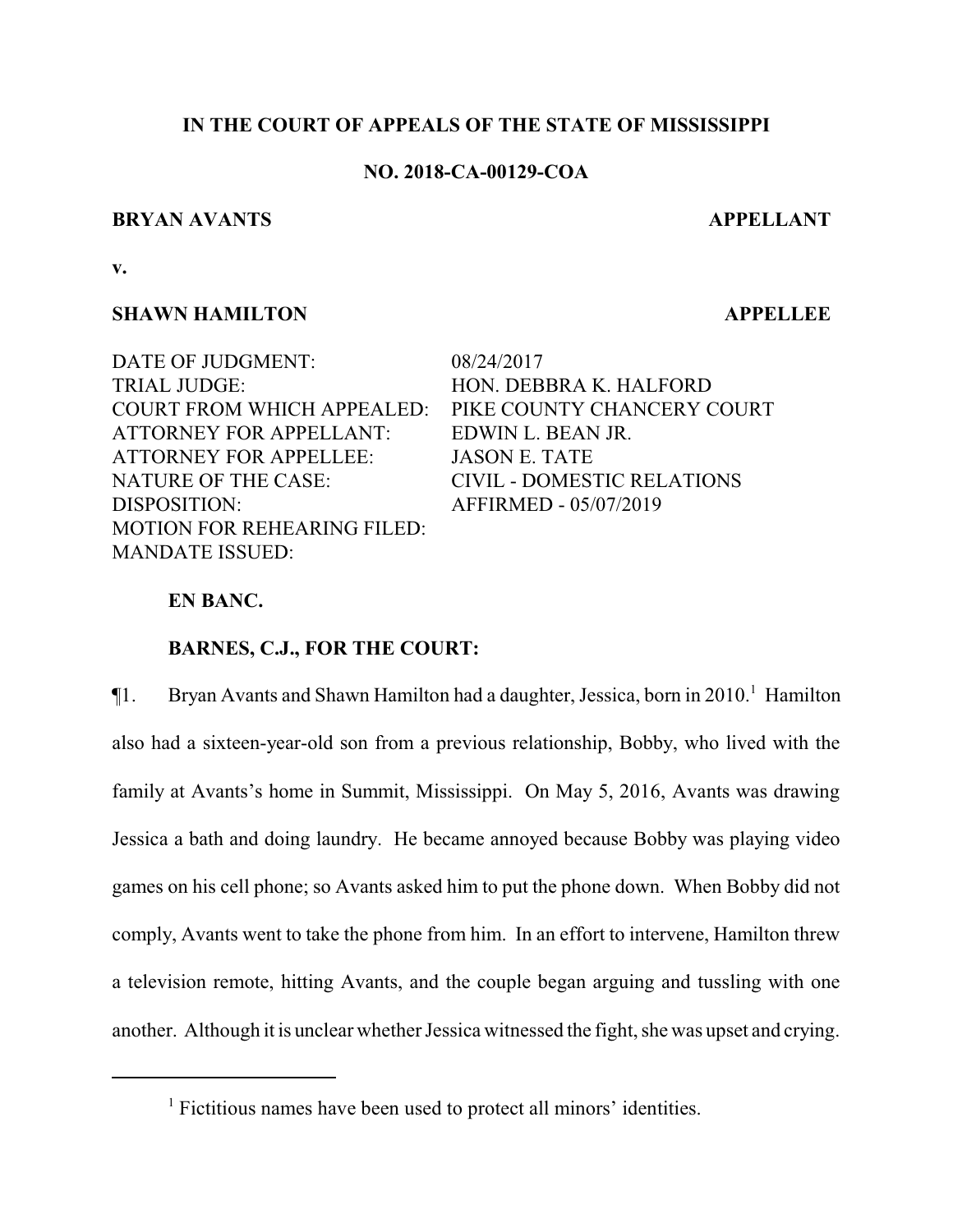Hamilton immediately packed her bags, and she and Bobby left the home. She asked sixyear-old Jessica if she wanted to leave as well, but the child opted to remain with Avants after he asked Jessica if she wanted to stay and have milk and cookies. The couple has been separated since that time.

¶2. Hamilton filed a petition for temporary and permanent child custody, to establish paternity, and other relief on May 11, 2016. Avants counter-claimed for custody of Jessica and child support. After a hearing on September 12, 2016, the chancery court awarded the parties temporary joint legal and physical custody of Jessica, with alternating weeks of physical custody. Avants voluntarily agreed to pay temporary child support of \$400 per month, and the parties were ordered to share the child's extracurricular activity costs equally.

¶3. A trial was held on January 12, 2017, and July 20, 2017. The chancery court entered a "Final Judgment of Paternity, Custody and Support," adjudicating Avants as Jessica's natural father. After an analysis of the *Albright* factors,<sup>2</sup> the chancery court awarded joint legal custody to both parties and primary physical custody to Hamilton, with Avants being awarded visitation on alternating weekends and holidays. The court ordered Avants to pay monthly child support of \$550 and to provide health insurance for the child. Avants filed a motion for reconsideration on September 5, 2017, which the chancellor denied. Finding no reversible error, we affirm.

#### **DISCUSSION**

¶4. Avants argues that the chancery court erred in awarding primary physical custody to

<sup>2</sup> *Albright v. Albright*, 437 So. 2d 1003 (Miss. 1983).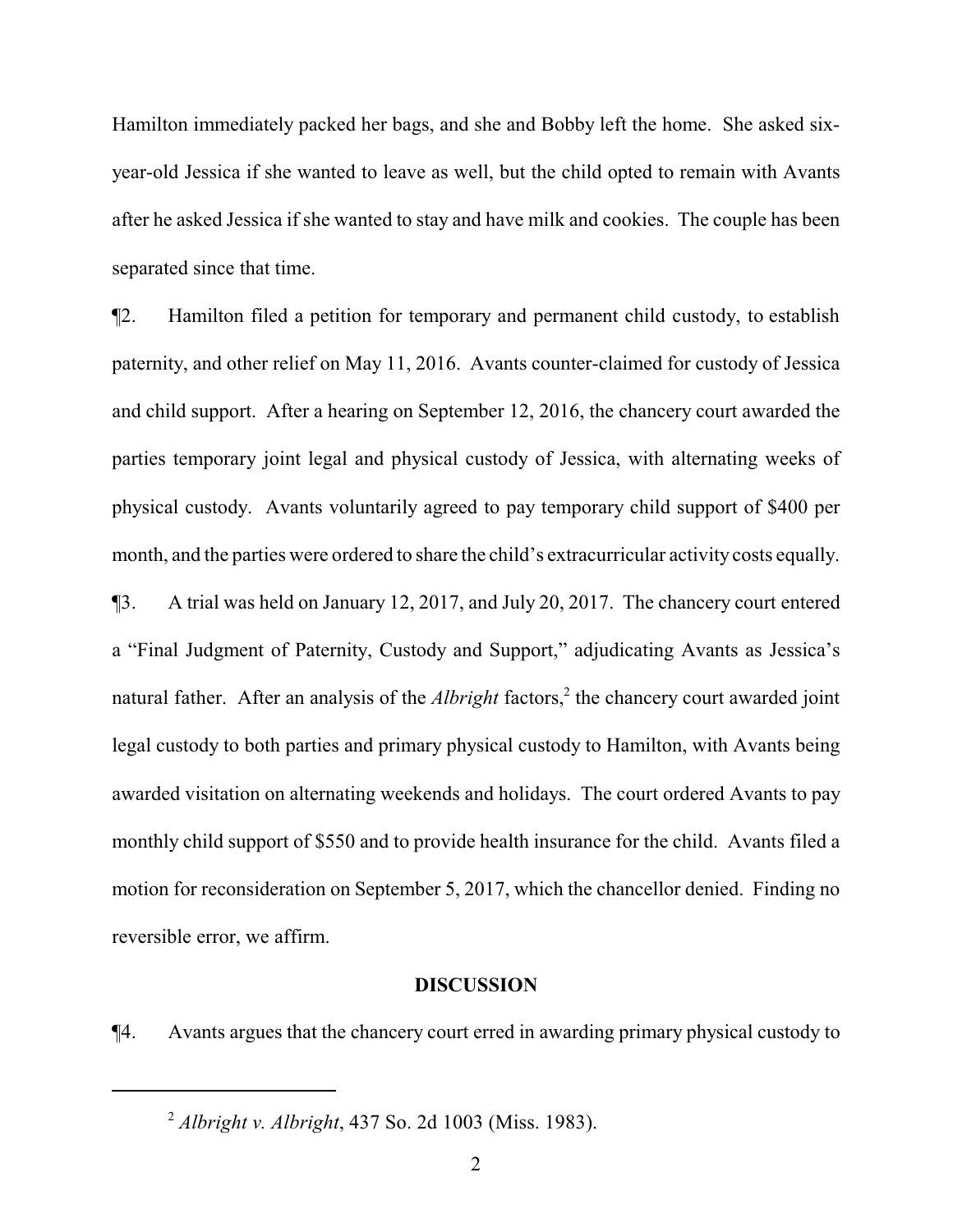Hamilton. In reviewing a chancery court's award of custody, we will affirm unless the decision was manifestlywrong, clearlyerroneous, or the chancery court applied an erroneous legal standard. *Baumbach v. Baumbach*, 242 So. 3d 193, 199 (¶21) (Miss. Ct. App. 2018) (citing *Ethridge v Ethridge*, 226 So. 3d 1261, 1262 (¶5) (Miss. Ct. App. 2017)). However, if the court's decision is not supported by substantial evidence in the record, we will find error. *Id*.

¶5. In *Albright v. Albright*, 437 So. 2d 1003, 1005 (Miss. 1983), the Mississippi Supreme Court held that "the polestar consideration in child custody cases is the best interest and welfare of the child." In addition to the child's age, the court considers other factors in determining an award of custody:

[the] health[] and sex of the child; a determination of the parent that has had the continuity of care prior to the separation; which has the best parenting skills and which has the willingness and capacity to provide primary child care; the employment of the parent and responsibilities of that employment; physical and mental health and age of the parents; emotional ties of parent and child; moral fitness of parents; the home, school[,] and community record of the child; the preference of the child at the age sufficient to express a preference by law; stability of [the] home environment and employment of each parent[;] and other factors relevant to the parent-child relationship.

*Id*. Finding several factors favored Hamilton, the court awarded her physical custody of the minor child.<sup>3</sup>

# *A. Age of the Child*

¶6. The chancery court found that this factor slightly favored Hamilton, noting that although Jessica was "no longer an infant," Hamilton had been the child's primary caregiver

<sup>&</sup>lt;sup>3</sup> We will not address those factors that were found to be neutral and are not disputed by Avants on appeal.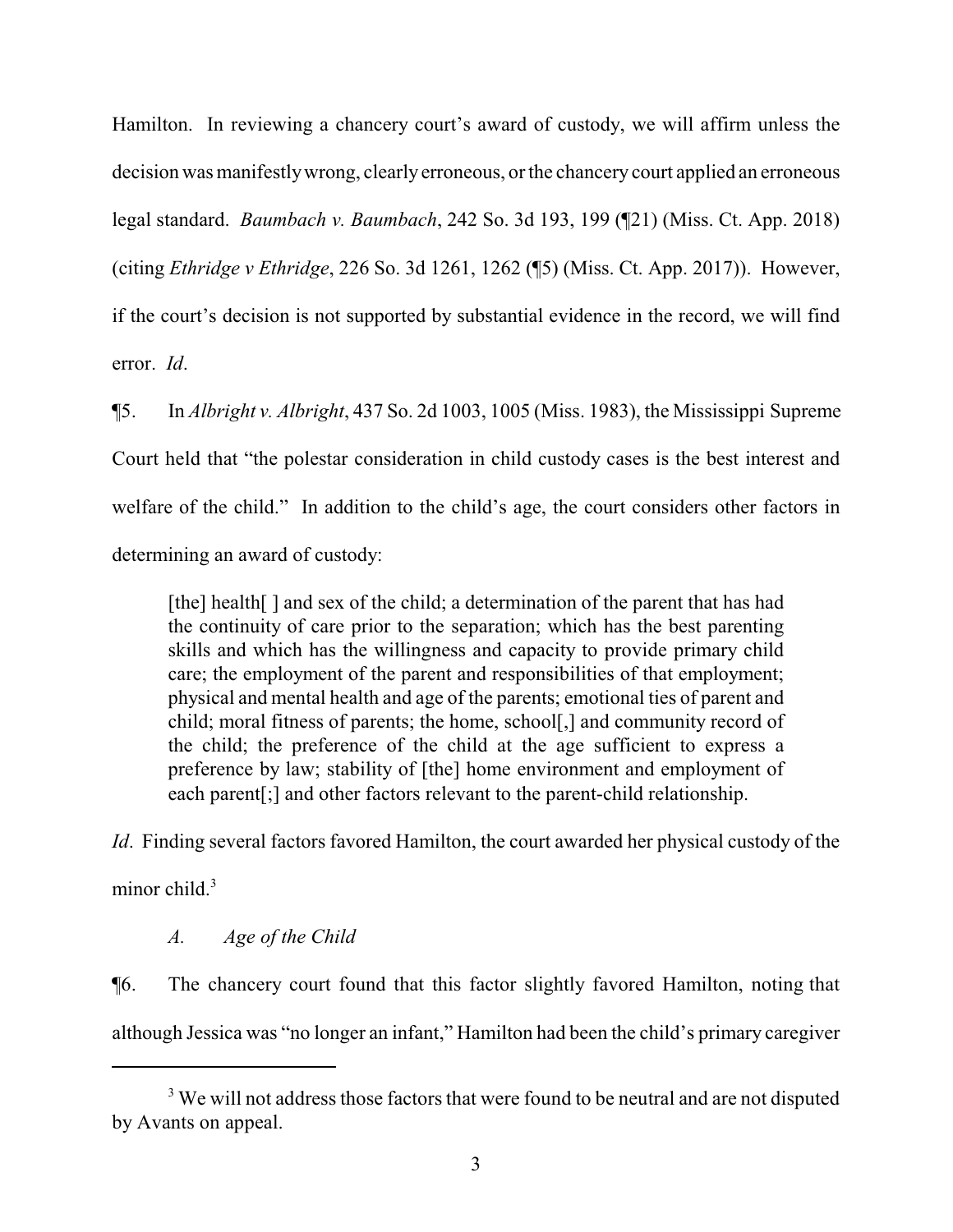before the couple's separation. Avants argues the court's finding was in error because Jessica was not a child of tender years. We agree. "A child is no longer of tender years when she can be equally cared for by persons other than the mother." *Woodham v. Woodham*, 17 So. 3d 153, 157 (¶9) (Miss. Ct. App. 2009) (citing *Mercier v. Mercier*, 717 So. 2d 304, 307 (¶15) (Miss. 1998)). In *Woodham*, this Court upheld a chancery court's determination that a child of four years old was not a child of tender years and that both parents could take care of the child. *Id*. at 157 (¶10). Here, Jessica was almost seven years old at the time of the trial. There was substantial evidence presented that Avants and Hamilton were equally capable of caring for Jessica. Therefore, we find the chancery court's ruling that this factor favored Hamilton was not supported by the evidence. However, "a child's age is 'but one factor out of many to be considered in a child[-]custody case.'" *Davis v. Stevens*, 85 So. 3d 943, 949 (¶28) (Miss. Ct. App. 2012) (quoting *Gutierrez v. Bucci*, 827 So. 2d 27, 31 (¶17) (Miss. Ct. App. 2002)).

## *B. Health and Sex of the Child*

¶7. The chancery court also found that this factor "slightly" favored Hamilton, noting that usually the mother is favored when the child is female. The court also observed that Jessica is in good health, except for her chronic bed wetting, which Hamilton testified had become worse since the separation. Avants claims the court's finding is not supported by the evidence.

¶8. Hamilton testified that "since [the] separation [Jessica's] been wetting the bed more and more and more" and that Jessica was embarrassed to tell Avants when she wets her

4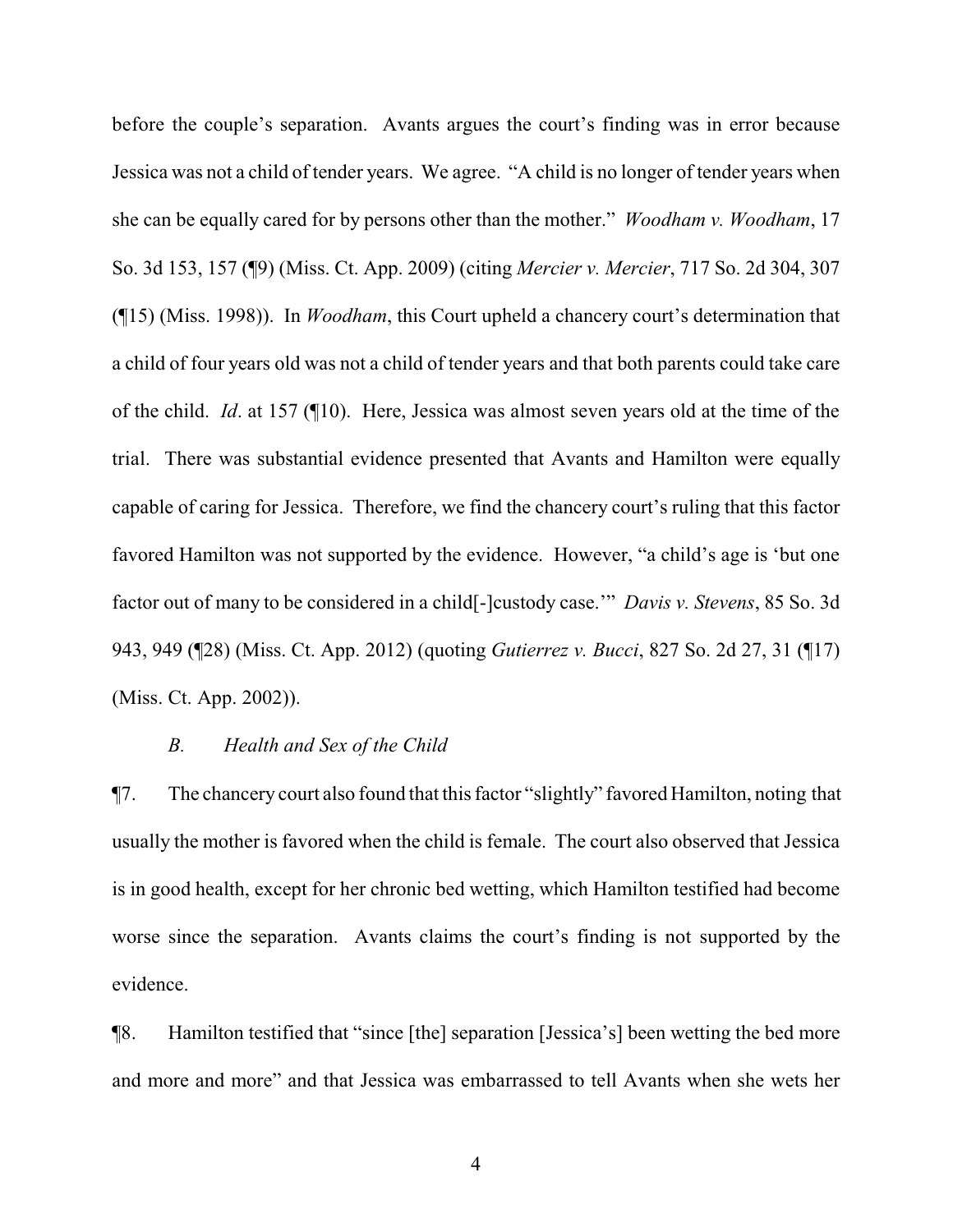pants. We find this evidence sufficient to support the chancellor's finding. Furthermore, Avants admits that he had tried to resolve the bed-wetting issue through counseling for Jessica and that the bed-wetting "could be a maturity or an emotional problem."

¶9. As our Court has held, "these factors are 'not, by any means, a mathematical equation.'" *Tidmore v. Tidmore*, 114 So. 3d 753, 761 (¶23) (Miss. Ct. App. 2013) (quoting *Wilson v. Wilson*, 79 So. 3d 551, 566 (¶63) (Miss. Ct. App. 2012)). We find no error in the chancery court's finding this factor slightly favored Hamilton.

## *C. Continuity of Care*

¶10. The chancery court noted that while the parties lived together, they shared in Jessica's care. Avants admitted Hamilton had been the primary caregiver prior to separation and had taken care of most of the child's basic needs. Avants attended to the child's routine needs when he was not working away from home. The court reasoned that this factor favored Hamilton.

¶11. Avants, who had worked two-weeks off/two-weeks on in the oilfield industry before the separation, argues he was "punished" because of the time he had spent away from Jessica while working. He notes that on the night of the incident, he had been running Jessica a bath and folding clothes. While the evidence certainly demonstrates that Avants is a loving and attentive father to Jessica, we find there is also substantial evidence to support the court's finding that Hamilton was the primary caregiver prior to the separation and that this factor favored her.

#### *D. Parenting Skills*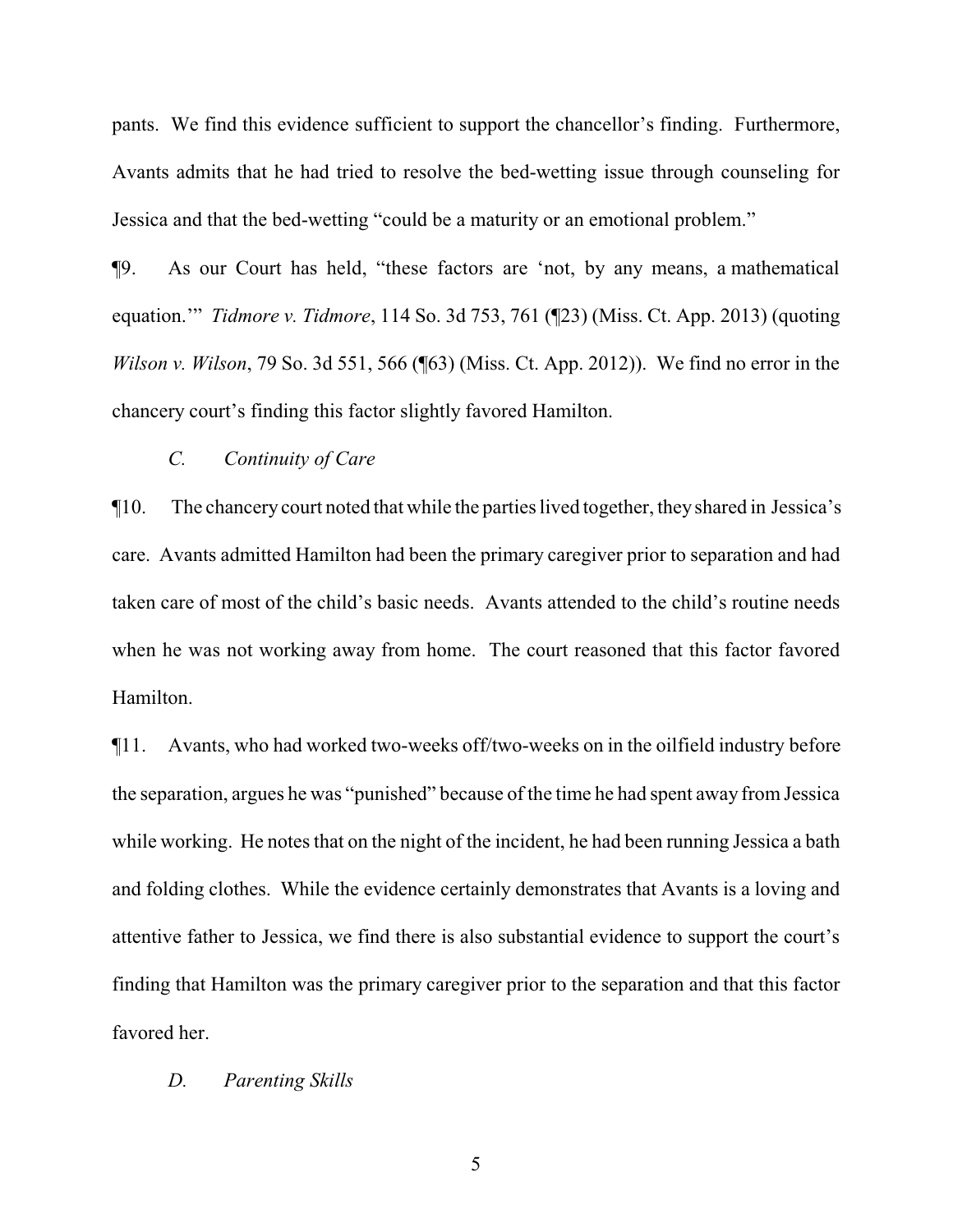¶12. The chancery court concluded that this factor was neutral, finding "little evidence of disparity in this area." Avants asserts there are facts in the record to support a finding that this factor should have favored him. He cites several items to support his argument, such as: (1) Hamilton's remote-throwing incident; (2) Bobby's generally disrespectful behavior toward both parties (e.g., not responding with "no, ma'am" or "yes, ma'am"); (3) Hamilton's allowing Bobby to dye his hair different colors; (4) Hamilton's failure to insist Bobby get help (tutor) with his schoolwork issues; and (5) Hamilton's introducing the children to her boyfriend, Shane Dykes, soon after the separation.

¶13. The evidence showed that Bobby did have some problems with his grades in a couple of classes, due to chronic health issues (diabetes and Addison's disease). However, Bobby and Hamilton both testified that he was on a special plan through the school, which would help get him back on track and give him extra time to bring up his grades. Hamilton admitted that she began talking to Dykes a few days after the separation because she had known him for twenty-five years. She said that initially Dykes was just a friend. Bobby testified that Hamilton occasionally brought Dykes over to their house but never spent the night, and the couple never kissed in front of Bobby or Jessica. Regarding the remaining issues asserted, the chancellor heard the evidence and, apparently, did not feel it warranted a finding that Avants had better parenting skills than Hamilton. "[I]t is not our role to substitute our judgment for the chancellor's." *Montgomery v. Montgomery*, 20 So. 3d 39, 42 (¶9) (Miss. Ct. App. 2009).

¶14. Avants also claims that Bobby's well-being was apparently more important to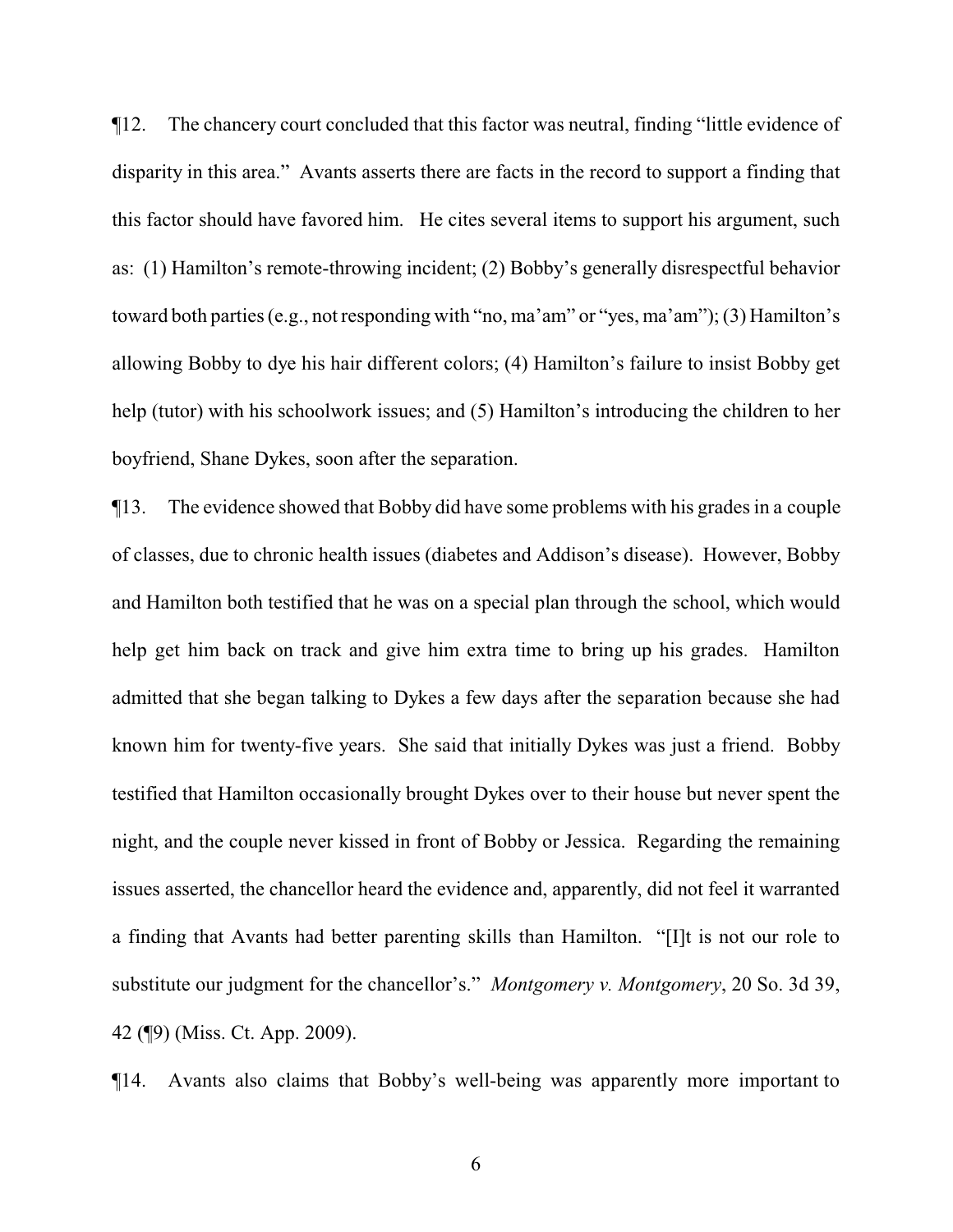Hamilton than Jessica's, noting that Hamilton made Bobby leave with her, but not Jessica. We find nothing in the record to support Avants's rationale. Bobby was not Avants's son; it was understandable that he would go with his mother. Furthermore, Hamilton asked Jessica to come with her, but the child chose to stay with Avants that night after he offered her milk and cookies. We find it incredulous to infer that Hamilton's decision not to force Jessica to leave her father that night, but rather let her remain at home, is indicative of her caring for Bobby more than she does Jessica. We find no error in the court's finding that this factor was neutral.

## *E. Willingness and Capacity to Provide Primary Child Care*

¶15. The chancery court found this factor favored Hamilton, noting she "always managed to balance her career with her family duties, allowing her to provide a steady stream of income while taking care of [Jessica]." The chancellor noted Avants voluntarily left his regular job in order to build a home for the family, but this decision may have "limited his capacity to fulfill his financial responsibilities."

¶16. Avants argues that he should have been favored because he left his oilfield job to find a local job compatible with Jessica's school schedule; thus, he showed "more of a willingness to provide for [her] primary care." We can find no error in the court's ruling. The record shows that at the time of the trial, Avants had no definite plans for future employment, except to say he was pursuing opportunities. Hamilton, as a charge nurse, was able to schedule her work around Jessica's needs and prior to the separation was the primary caregiver despite her work schedule.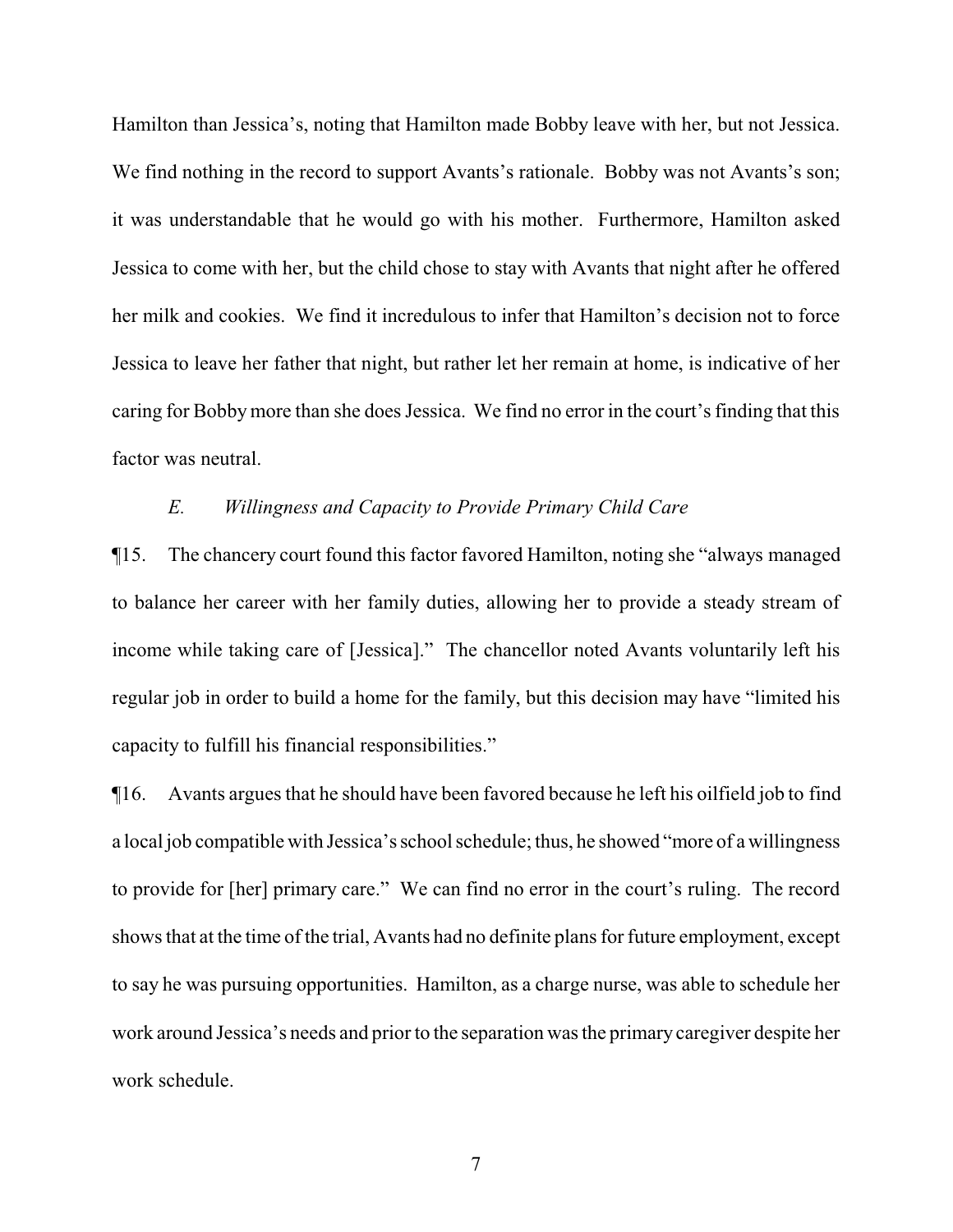#### *F. Employment Responsibilities of the Parent*

¶17. Before the separation, Avants was routinely gone for two-week periods due to his job. Avants voluntarily left that job and was living off his savings while he built a house; so his schedule became more flexible. He worked a part-time job as a handyman to supplement his income. Hamilton, a nurse, worked twelve-hour shifts (6:45 a.m.–7:15 p.m.) every other weekend and three days during the week. The court noted that while Hamilton's schedule is "unconventional," she is assisted by close family members (her sister and brother) in caring for Jessica. Therefore, the court found this factor to be neutral.

¶18. Avants argues that this factor should have favored him because his schedule is more compatible with Jessica's and shows his willingness to provide primary child care. He claims that due to Hamilton's work schedule, she is only spending two hours with the child on those days she works late. Avants further speculates that Jessica's staying with her aunt while her mom is at work "cannot be very stable for a child of her age."

¶19. The record shows that on the days that she works her twelve-hour shift, Hamilton does require assistance from her sister, who runs a licensed daycare, to take care of the child before and after school. Her brother also picks up the children from school. However, there was no evidence that this situation has adversely affected the child. Plus, Hamilton's employment as a nurse gives her financial stability, enabling her to take care of the child's financial needs. Therefore, we find no error in the court's determination that this factor is neutral.

## *G. Emotional Ties of Parent and Child*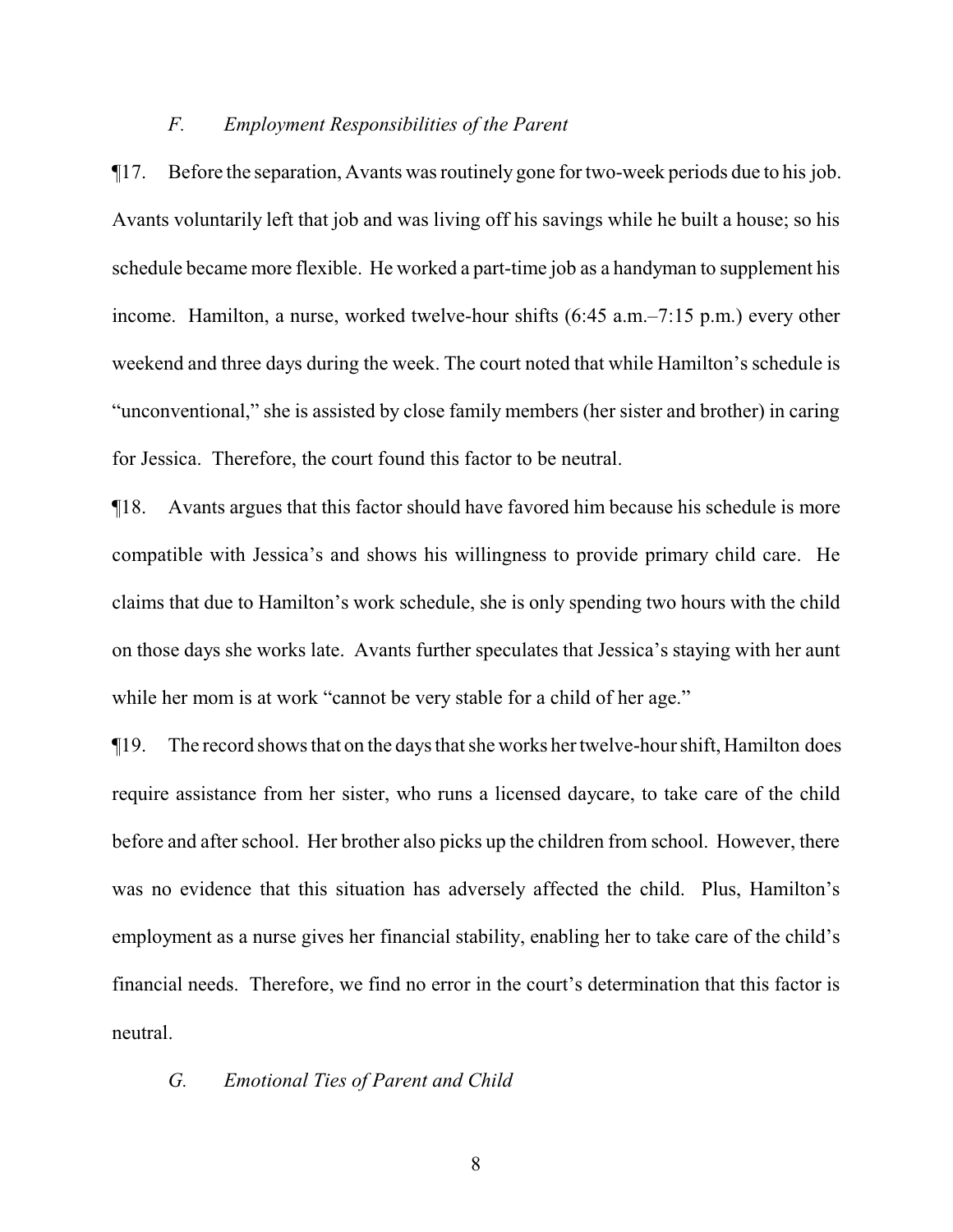¶20. The chancery court determined that this factor was neutral because the child appeared to be "emotionally connected to both parents." Avants asserts that Jessica's decision to stay with him on the night of the separation indicated her strong emotional ties to him. He also reiterates that Hamilton's insistence that Bobby leave with her indicated a preference for Bobby over Jessica and noted that the first two nights she spent with Hamilton after the separation, Jessica called him crying and wanting to come home. Avants also says he had enrolled and paid for Jessica to play baseball, attend vacation bible school, and cheerleading camp. Therefore, he claims the factor should have favored him.

¶21. Hamilton argues that the evidence showed that on the night of the separation, Avants "bribed" Jessica with milk and cookies to get her to stay with him that night. Avants did not dispute this fact. He also admitted that Jessica had not called him crying when she was with her mother "in a long time" and that the child was always glad to see her mother. Finding nothing in the record to demonstrate Jessica had a stronger emotional tie to one parent over the other, we conclude that the court's determination that this factor was neutral was not an abuse of discretion.

# *H. Stability of the Home Environment and Employment of Each Parent*

¶22. The chancellor found that both households were "relatively stable." He noted that Hamilton had maintained steady employment, medical insurance coverage for Jessica, and has strong family support to help her with child care. Avants, on the other hand, left his wellpaying job in the oilfield, depleted his savings to build a home, and his new job, while more flexible, had substantially less pay and fewer benefits. The court also observed that the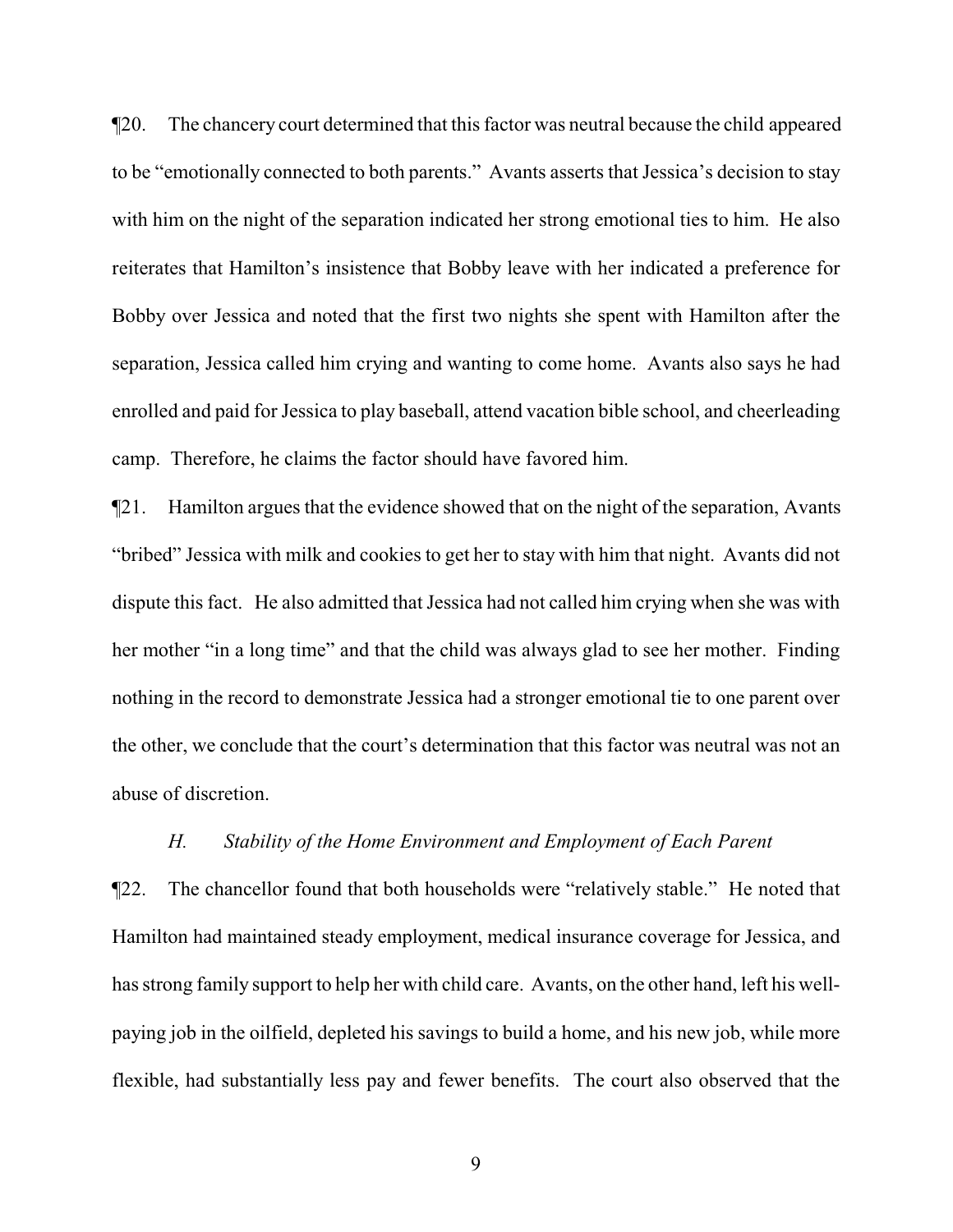persons Avants indicated would help him with child care (his mother and father's girlfriend) have a history of mental health issues. Thus, "considering the totality of the circumstances," the chancery court determined this factor favored Hamilton.

¶23. The only findings the chancery court made that are disputed by Avants concern his support network. But Avants merely argues that he could also use Hamilton's sister for child care, as well as a female friend who had a daughter. He also mentions the fact that his home is where Jessica grew up; whereas Hamilton had moved in a "converted warehouse" after the separation without a separate room for Jessica. However, the testimony was that Hamilton's "warehouse" had all the amenities of an apartment, and she recently bought a new home where Jessica would have her own room. We find no error in the court's finding this factor favored Hamilton.

## *I. Other Factors Relevant to the Parent-Child Relationship*

¶24. The chancery court noted the sibling bond between Bobby and Jessica and found that "a custodial situation where [Jessica] will primarily reside in one home, instead of two, may give her the security and reassurance that she needs to overcome" her bed-wetting issue. Therefore, the court held that this factor favored Hamilton. Avants does not dispute the court's finding.

### **CONCLUSION**

¶25. Although the chancery court erred in determining the "age of the child" favored the mother, it is but one factor in determining an award of custody. *See Davis*, 85 So. 3d at 949 (¶28). We find no error in the chancery court's award of primary physical custody to

10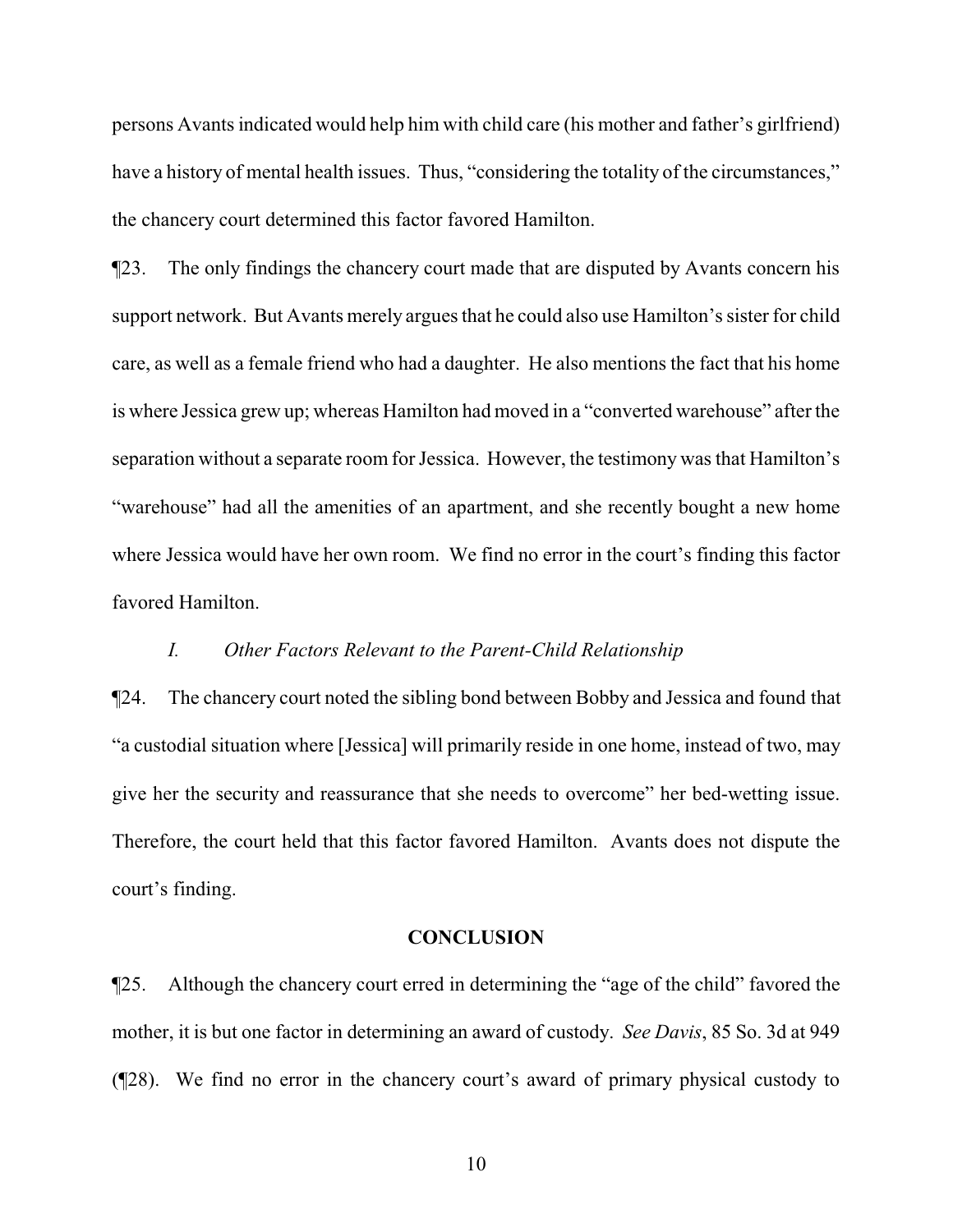Hamilton and affirm the judgment.

## ¶26. **AFFIRMED.**

# **CARLTON AND J. WILSON, P.JJ., GREENLEE, WESTBROOKS, McDONALD, LAWRENCE, McCARTY AND C. WILSON, JJ., CONCUR. TINDELL, J., SPECIALLY CONCURS WITH SEPARATE WRITTEN OPINION, JOINED BY McDONALD, LAWRENCE AND McCARTY, JJ.; WESTBROOKS, J., JOINS IN PART.**

## **TINDELL, J., SPECIALLY CONCURRING:**

¶27. Because Avants and Hamilton had joint legal and physical custody of Jessica with seemingly no problems for nearly a year, and since the *Albright* factors were seemingly neutral between the parties,<sup>4</sup> I believe a presumption arose that joint physical custody was in Jessica's best interest. While I would prefer to reverse the chancellor's award of primary physical custody to Hamilton and to award joint physical custody to both parents, I recognize that under current Mississippi law there is no standard by which such a presumption may arise in contested cases. Consequently, I feel compelled to write this special concurrence. ¶28. In today's world, we often hear the term "dead-beat dad." And while no preference exists as to which parent receives primary physical custody, in most cases primary physical custody goes to the mother. A 2018 national study analyzed the share of parenting time fathers receive in custody arrangements by state. *How Much Custody Time Does Dad Get in Your State?*, https://www.custodyxchange.com/maps/dads-custody-time-2018.php (last visited May 7, 2019). The study "reflect[ed] cases in which both parents want[ed] custody

<sup>4</sup> I acknowledge that the chancellor found the *Albright* factors slightly favored Hamilton. We must keep in mind, however, that the *Albright* analysis is concerned with choosing a favorite between the two options presented rather than with finding complete neutrality between those options.